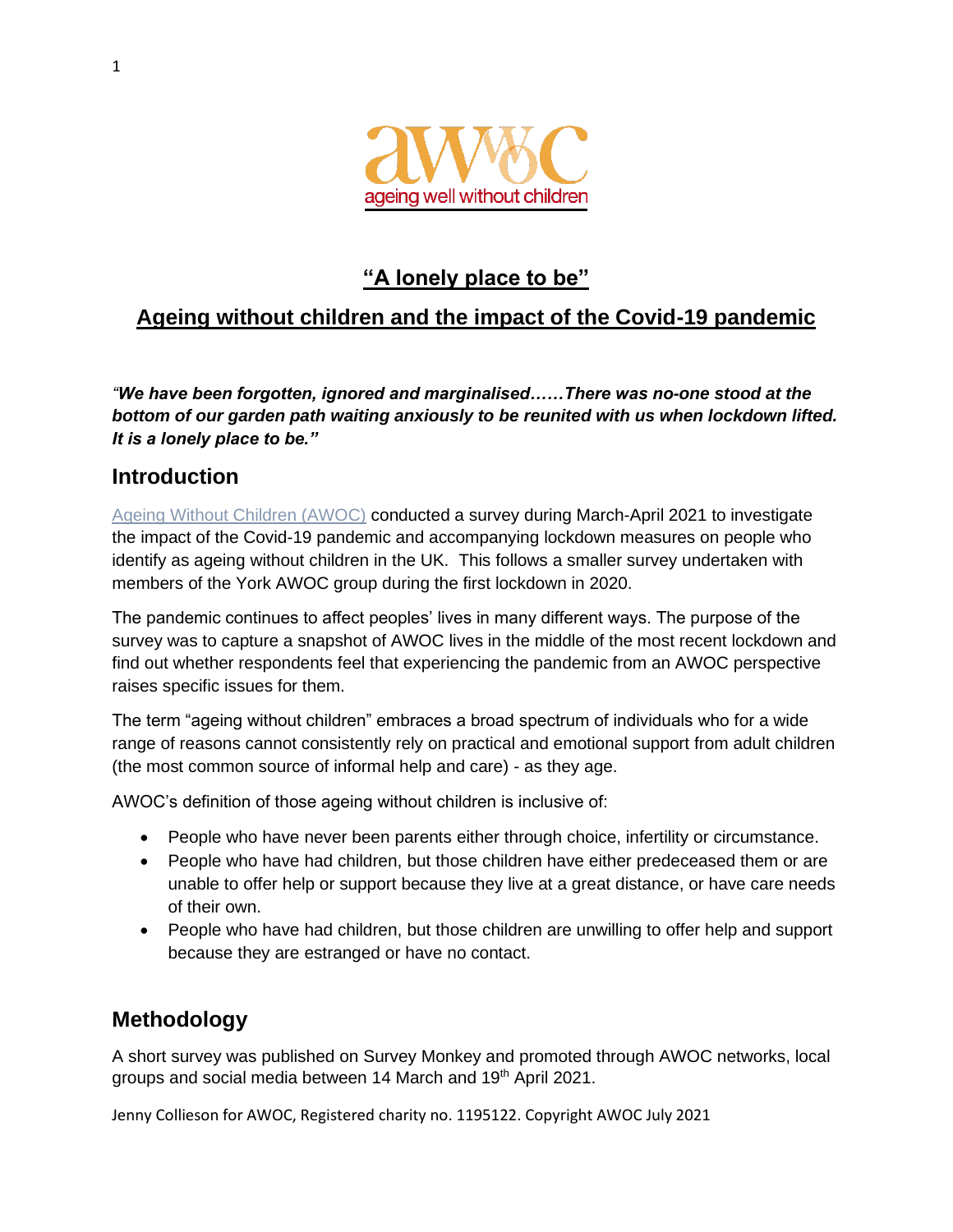There were 213 individual responses. For more about the respondent profile see the final page. Nine questions reflected the following themes:

- Practical difficulties faced during the pandemic including finding local information and sources of support
- Emotional responses, experiences of anxiety, loneliness and isolation
- Whether perceptions or views of care homes had changed during the pandemic
- Coping strategies/activities during lockdown and expectations of the future

The option to include additional comments with the sets of checkbox questions was used by many respondents to expand upon their survey responses in some detail. The quotes used have been drawn from this additional information with the respondents' permission. Thanks to everyone who participated and agreed to share their experiences.

# **Findings**

### **Invisibility**

A strong sense of the invisibility of people ageing without children comes across markedly in the survey responses. Many respondents report that the key impact of the pandemic for them is the feeling that their lives as people ageing without children heightened the sense of invisibility that many have long felt with no recognition in government messages, policy statements, service provision or the media. This resonates with previous AWOC research outlined in *[Our Voices](https://www.awwoc.org/resources)* and that of the Centre for Ageing Better published in 2020 which identified that within social and news media the term "Family" is the second most commonly used word around ageing rendering older people who do not fall within that demographic almost entirely invisible.

*"Most of the coverage has been around people with families to support them, making those ageing without children invisible"*

*"The CONSTANT reports about people missing contact with their families most has made we without families more invisible than ever, and on a personal level, has emphasised how far outside the perceived norm I am***"**

*"Not acknowledged as a group by the media or institutions. Given that men are more susceptible by a large degree to the pandemic it is noticeable that this group is ignored by institutions. Men are more likely to be solo living and not access health services health services have some responsibility for that being the case."*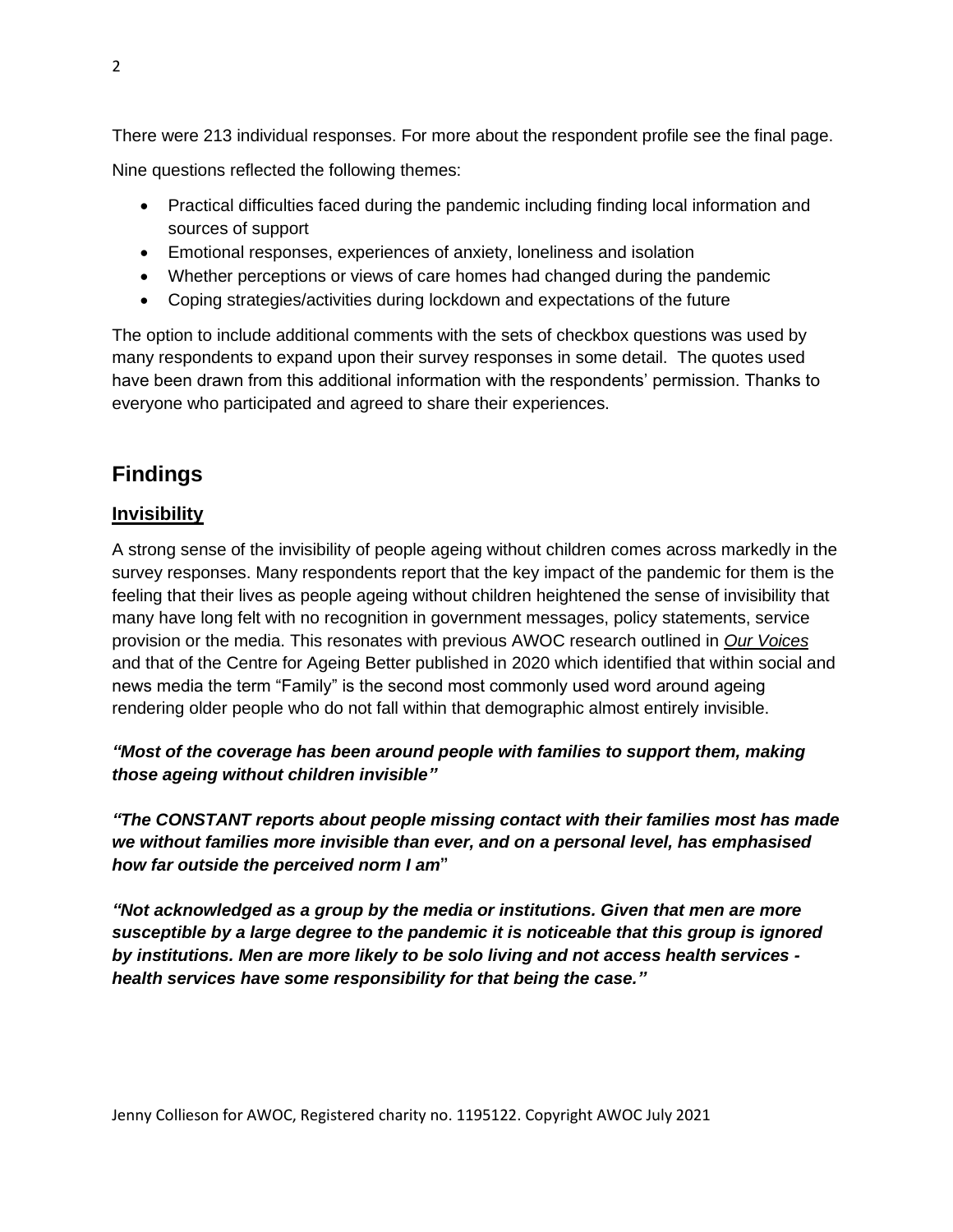#### **Dominance of the family narrative**

Linked to this the media focus on families and widespread reporting of the impact of family separation during the pandemic amplified feelings of invisibility and a sense of living outside societal norms. The importance of friends, "families of choice" or other support networks which people ageing without children value were absent from the commentary. Some respondents felt that assumptions were made that the pandemic has had a lesser impact on those living alone or without family because this experience is deemed not vastly different from regular daily life pre-Covid, or that not having family to 'worry about' has somehow made dealing with the pandemic easier. Assumptions like this are also seen as reinforcing normative expectations about ageing and old age and unreflective of the diversity of later life.

*"Feeling "othered" by the constant reference to people and their children/grandchildren…and apparent lack of acknowledgement of people outside family groups."*

*"Living alone all the time (before the pandemic) I think people think you're "doing ok" in lockdown because it's just the same as usual for you"*

*"If anything, our societal and governmental, assumption that everyone has a family has worsened. The concept of 'bubbles' really got to me at first, particularly as I was shielding - no chance of bubbling with friends who all have family or partners!"*

#### **Loneliness and social isolation**

51% of respondents report feeling more isolated than before the pandemic and 33% more anxious or worried with a range of effects on personal mental health and emotional wellbeing. Bereavement and the challenges of grieving alone were particularly acute for several people who reported losing their spouse or partner during lockdown.

The practical as well as emotional support of friends which many are used to enjoying was missed at points of major life transition for example illness, bereavement or moving house.

For some there was sense of friendships under strain and a narrowing of social connections which it was feared could become permanent. Changing the family-centric narrative to something more representative of a broader spectrum of late life experience would be helpful in reducing loneliness and social isolation.

*"Being isolated and alone in my grief after losing my husband to Covid…"*

*"I'm not even in a bubble as everyone (else) seems to have a bubble so I'm stuck without. Loneliness has been the hardest thing I guess."*

*"While some friends have stayed in touch by phone call, email or meeting for walks I am very upset by the number of people I know who just seem to have forgotten I exist."*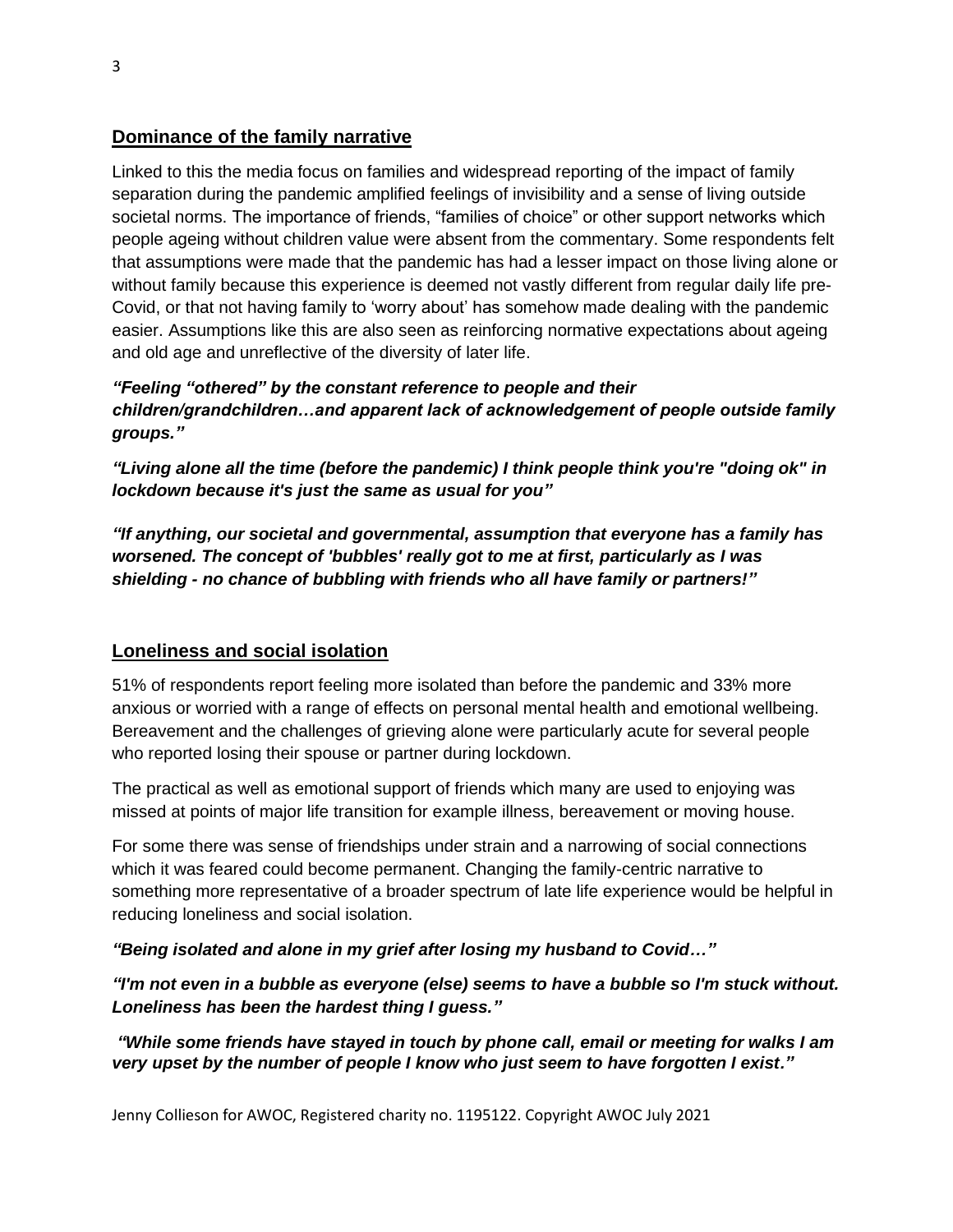*"It would be useful to see additional narratives and examples where people acknowledge that being alone is sometimes inevitable - or perhaps even desired - and that there are ways to thrive as a strong and valuable individual without family connection."*

#### **The pandemic as an ageing experience**

37% of respondents feel that life under Covid-19 restrictions has aged them and 34% describe themselves as being more anxious or worried. Several referred to the negative impact of ageism which it was felt had become more explicit in pandemic terminology, for example – the constant referencing of older people as vulnerable, frail and dependent and the implications of being a burden or dispensable as an older person.

28% of respondents reported becoming more personally aware of ageism and of a growing realisation of the challenges of ageing in a society which assumes family support and does not recognise that a growing number of people do not or will not have this.

*"It has made my husband and I much more aware of the difficulties either of us will face when one of us dies."*

*"Brought home my vulnerability and how few people there are who would look out for me. Having felt quite independent previously, it's difficult to ask for help."*

*(I am a) "63 year old male, in a same sex relationship, both have Long Covid following hospitalisation. At times feel frail despite having really good health and abilities pre-Covid."*

Many respondents describe themselves as independent and resilient and 40% said they did not seek any help during the pandemic. However, Covid-19 has been instrumental in highlighting how much they feel that their continued health and wellbeing was dependent on the availability of strong local support networks once help became necessary. The challenges of ageing (and dying) alone, fears about potential future incapacity and not having anyone to call upon were repeated throughout the responses.

*"You feel empowered because you got through or are getting through it but at the same time worried if in similar circumstances in the future, you are not as capable and strong enough to deal with these things."*

*"We are as always ignored by all sections of media/government/etc and our future is precarious. We need to mobilise to form alliances and demand we are heard and our wishes acted upon. We need to get media/govt to understand that we are a significant number and are increasing each year***."**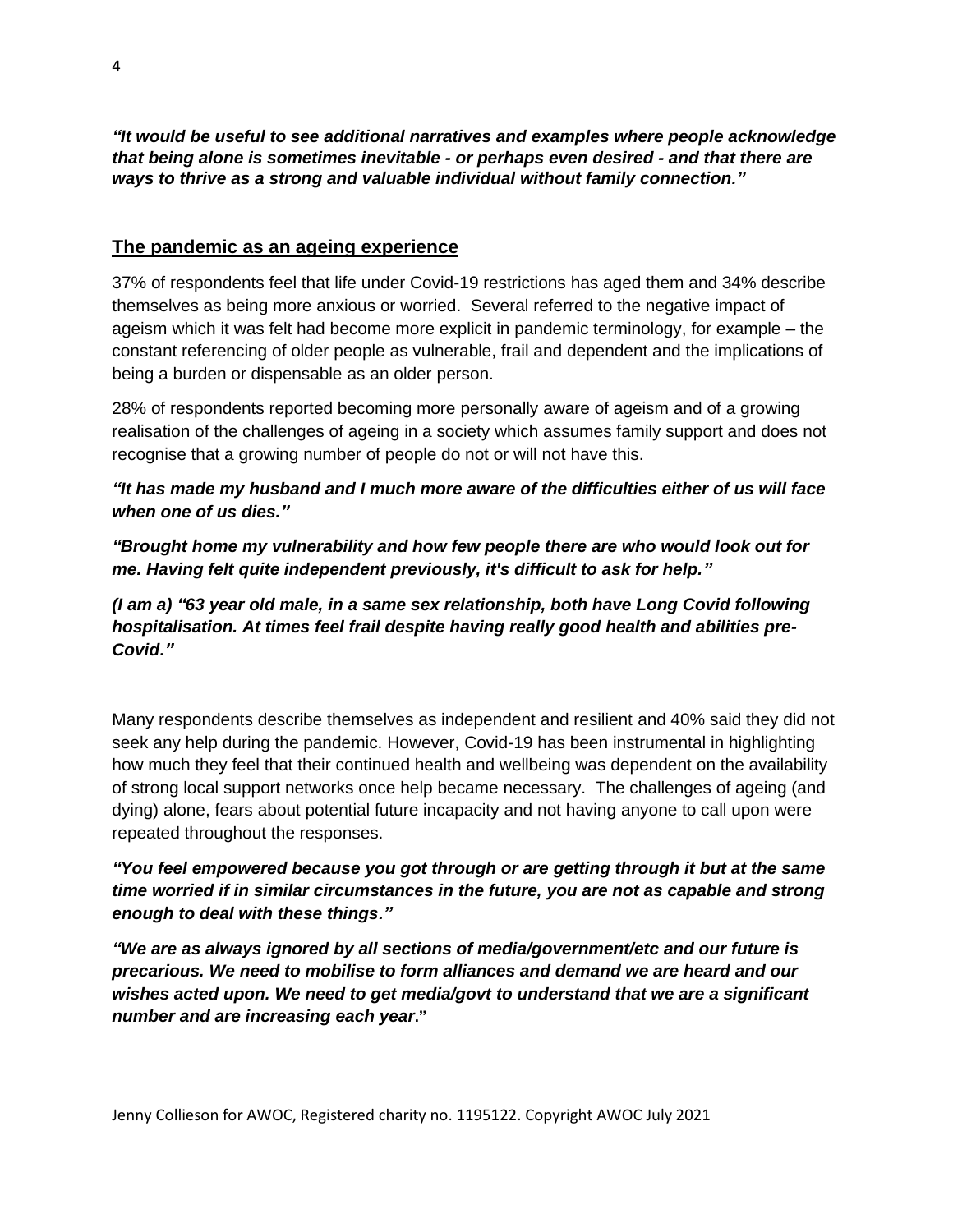### **The role of friendship and alternative social support networks**

The emphasis on family and family life often means that other important relationships and connections are not acknowledged, particularly the role and value of close long-term friendships in later life.

*"My oldest friend is in her mid-80s and being separated from her for so long has been very tough. Again, I think that friends and friendships have been sorely overlooked in the context of the pandemic in relation to older people. I can recall coverage of younger people / school children missing friends but nothing for older people."*

**(I was upset) "***seeing people out locally with their families when I haven't been allowed to see friends"*

*"For me, the main deprivation was social – not being able to see friends in the normal way, shutdown of groups and organisations"*

For 69% of respondents meeting up with friends post-lockdown is the most looked forward to event - more than meeting relatives (39%), travelling or going on holiday (51%).

#### **Views and perceptions of residential care**

Research shows that people who are AWOC are more likely to go into residential care. Respondents were asked whether their perceptions or views of residential had changed during the pandemic as a result of the reporting of the impact of Covid-19 on care homes.

#### *"I am keen to never be in residential care and I think the lack of protection for residents was an eye opener for me. The isolation of people behind panes of glass was really grim. It's just not something I can stand the thought of in my future. The lack of control and autonomy makes me very anxious"*

50% of respondents said their view or perception of care homes had changed in some way in response to what they have heard or seen in media reports and/or the direct experience of relatives or friends. News stories about separated families and people unable to visit relatives in residential settings brought home how lonely life in a care home might be for those without a lifeline to the outside world.

Many are feeling more fearful of the quality of care available if they need to seek residential care in future and also concerned about what help is available to make this major life transition without ongoing family support.

*"I looked out for my uncle when he was in care but who will be there for me"*

*"Not being able to support my Mum emotionally in her care home for over a year. The decline in her mental and physical health has been terrible. It's caused me endless worry, anger and unhappiness as I've fretted about her being alone and unsupported by her*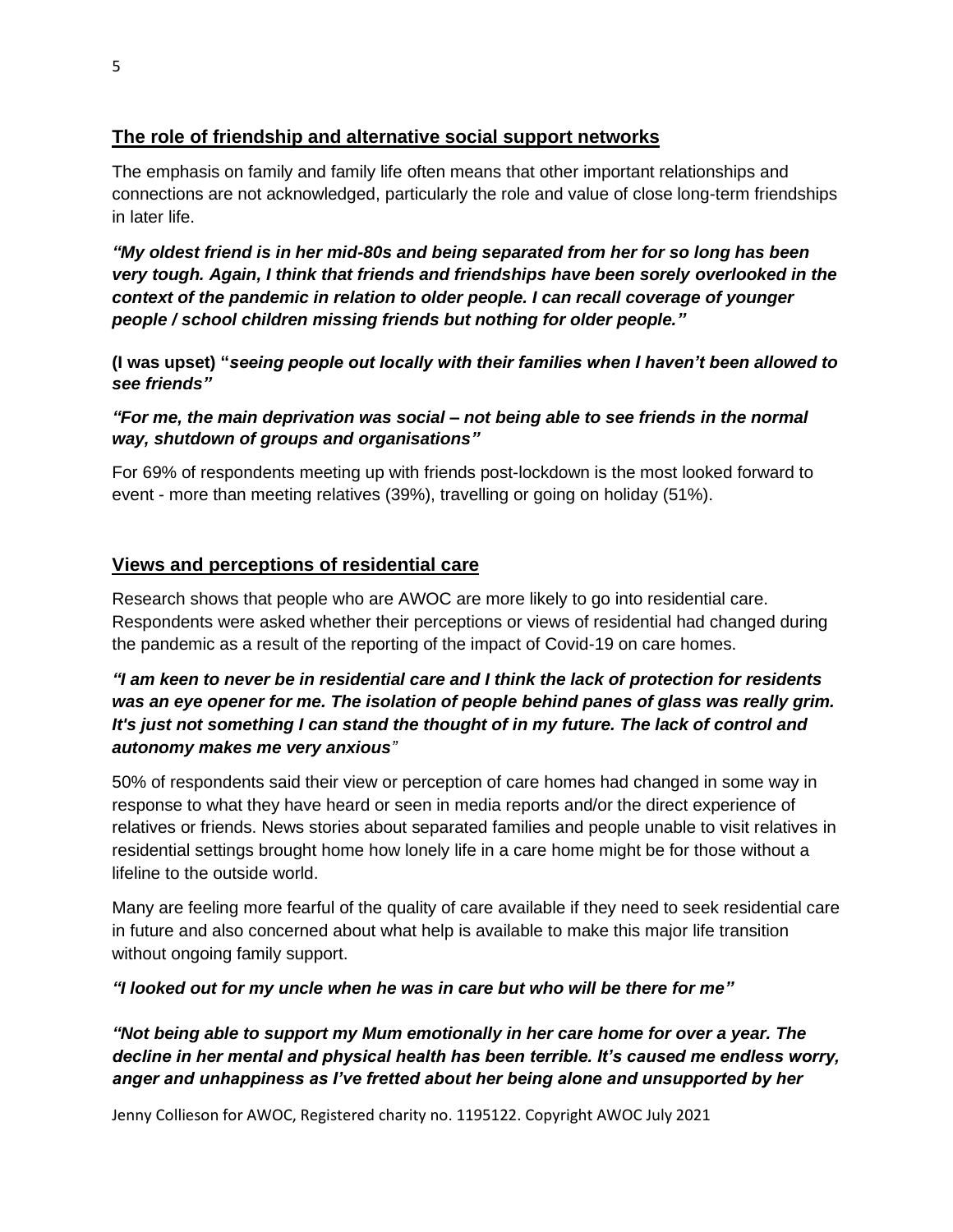#### *family. I can't help thinking about what would have happened to me in the same circumstances - I have no kids so who would be worrying about me?"*

Concerns were expressed about the apparent lack of respect for the human rights of residents, and feelings that both staff and residents had been let down by the Government with a lack of confidence also expressed in providers. Some report becoming more aware and informed of systemic issues and the vulnerability of both staff and residents voicing concerns that care homes were not as safe as they had previously considered them to be

*"I didn't see residential care as a positive option in a vague way, my reasons now are stark after looking at experiences of those 'cared for' and their relatives. I will fight to the last breath to stay at home."*

*"If you are a care home resident you have less worth than those living independently in the community."*

#### **Being a carer**

Thirty respondents identified themselves as carers and a similar number said they were shielding because they lived with someone with serious health conditions, mainly a spouse or partner, sometimes an older relative or sibling. Trying to coordinate care at a distance when travelling and household mixing was restricted also presented a major challenge.

#### *"Trying to make sure my very elderly, demented mother was being cared for by coordinating her carers, food shopping, doctors, all at a distance from where I live."*

For some being a carer during the pandemic has increased their sense of personal vulnerability, fears for the future and the potential for "falling through the gaps".

*"I am 54, have a mild disability and moderate ME/CFS. I locked down next door to my parents, both mid 80's, Dad has COPD so knew they were highly vulnerable. I have supported them in shielding, in getting food online, attending medical appointments (Dad diagnosed Lewy Bodies dementia during 1st lockdown) and basically all of the above issues for them. Mum freely admits she would not have coped without me being next door and constantly available to help sort things, fix things that they couldn't have let a stranger in to do due to the risk. My concern is, who would do this for me, an only child, no children, no partner?!!"*

#### **Practical difficulties**

In terms of the practical difficulties experienced by respondents the AWOC survey results are similar to many of those reported in much larger surveys of life under Covid-19 for example, 50% report difficulties accessing routine medical (access to GPs) or dental appointments (including complementary health services and related therapies).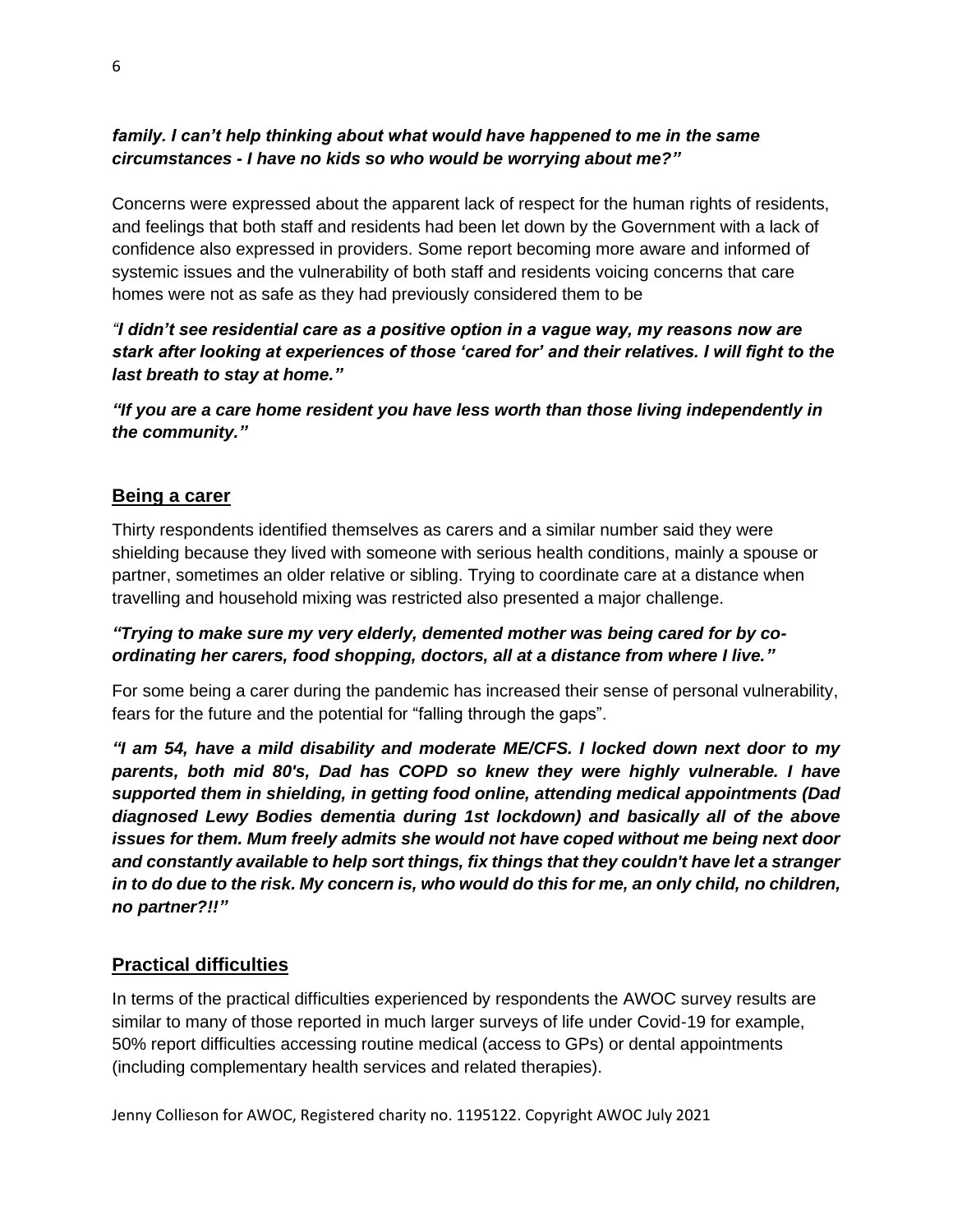Grocery shopping (both online and in-person) was highlighted as a significant challenge for a third of respondents particularly earlier in the pandemic when some struggled to access supermarket slots. Around 10% also mentioned problems accessing banks and getting hold of cash. Getting low level general support at home (for example housework, repairs, gardening, dog-walking) presented difficulties for 27% but only 5 people mention difficulties getting personal care at home. This may reflect the relatively young average age of respondents (62).

As this was an online only survey unsurprisingly only 2% reported significant digital access issues but there were comments about how people with children/grandchildren were often helped by them in keeping digitally connected and updated on technology.

#### *"I'm fed up with being patronised about technology by friends who have children to help them keep up."*

Two thirds (62%) say that they felt it was easy for them to find out what help may be available locally compared with 38% who did not. Of those looking for information and advice, 40% have found this in online groups and social media (WhatsApp or online neighbourhood networks, Facebook etc). Other popular resources used (around 25% in each case) are local authority bulletins and helplines, local community voluntary and faith groups and broadcast news (TV and radio). The figures for those who report using national and local charities were lower (13%).

In terms of pandemic activities and coping strategies finding solace in nature, being outdoors, pets, walking reading, gardening, work or volunteering all featured strongly. A small minority of respondents (9%) report that they have not found the pandemic particularly challenging, that they enjoy living alone and that life has continued for them much as before. Others reported feeling better connected with their neighbours (24%) and calmer because life is less busy  $(24%)$ .

#### **Other issues**

Additional comments about experiences during the pandemic highlight the perception that Covid-19 is perceived as having both a levelling and a polarising impact. The *"all in the same boat"* analogy was referenced several times, and by some with the hope that this might lead to a better understanding and acknowledgement of the challenges people who are AWOC face as they grow old in particularly in relation to the provision of care and support.

*"Lockdown has been a great leveller. The minority of us with no family at all, have ended up in the same boat as everyone else! With the easing of restrictions, the disparity becomes more obvious as life returns to "normal"."*

*"It has polarised us even more. I relied on being able to get out and about for my social interactions and feel even more bereft than before not having children, or a partner or parents."*